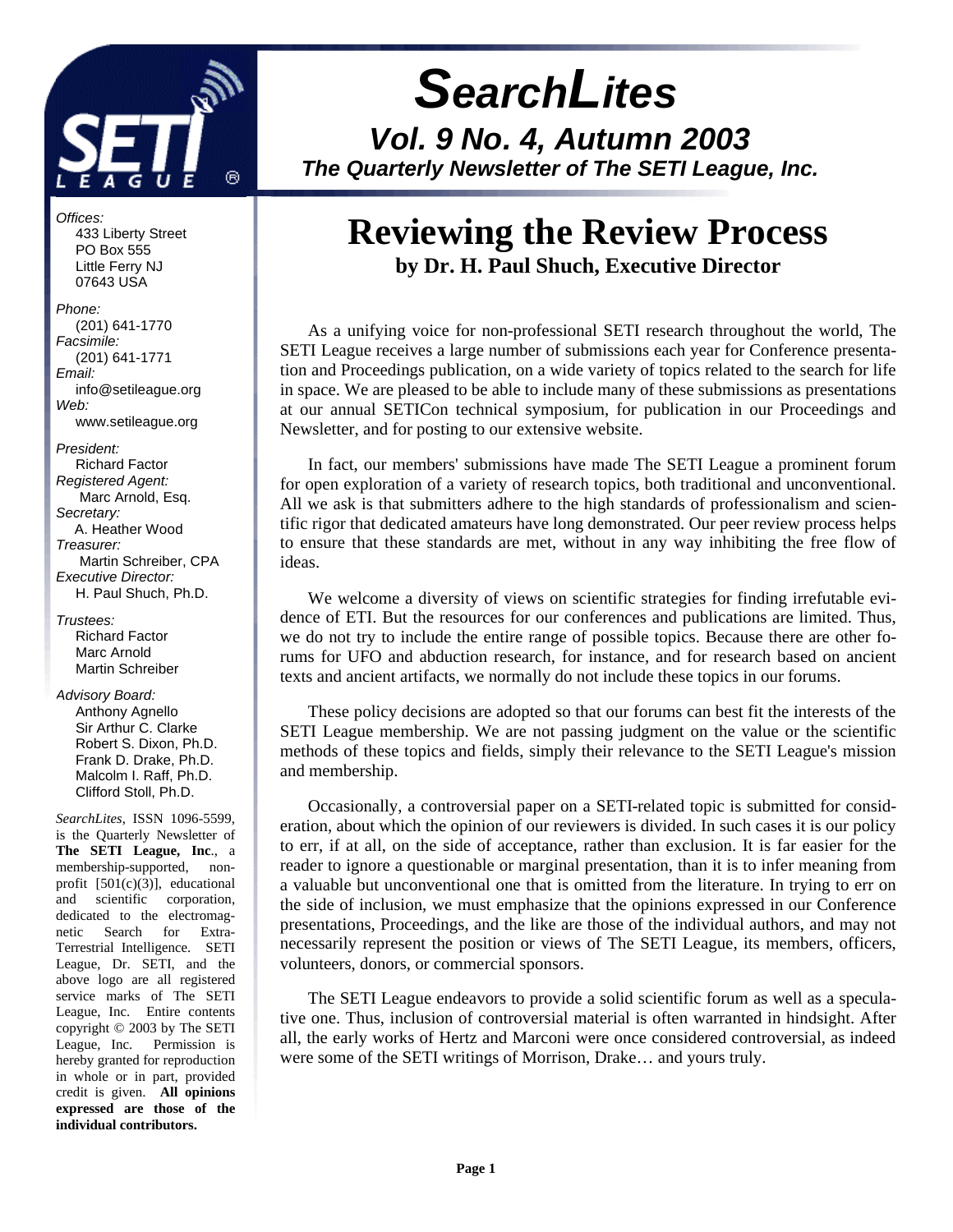#### **Just What Is An Amateur Astronomer? by Thomas R. Williams**

One might hope to simply pick up a book and review the history of astronomy to understand the contributions of amateurs. However, amateur astronomers are less visible than they should be in the literature of astronomy. Significant contributions by amateur astronomers are generally recognized, but the identification of the individual contributor as an amateur is frequently unclear. As a consequence, amateur astronomers today have little sense of what the contributions of amateurs have been in a historical sense. In part, this problem stems from current usage of the word "amateurish" as a pejorative, representing something not well done or lacking in quality. This unfortunate usage has distorted the historical meaning of the word amateur, broadly someone who works for the love of the work being done. Therefore, it is appropriate to first clarify what is meant by "amateur astronomer".

There is a fairly simple ground rule which may be applied to identify an amateur astronomer. Such an individual must first be an astronomer. If that determination can be made, then it should be a simple matter to determine whether or not the astronomer is an amateur or a professional. The crucial decision is whether or not an individual is working at the science of astronomy. Using a few simple criteria to test this point will help us distinguish an astronomer from others who may, from time to time, look at the night sky. Here are some criteria to assist that identification:

- 1. First the individual must display a serious intent to contribute to the advancement of astronomy. He demonstrates this intent by performing work that will provide information to other astronomers. The intent is to answer some question of importance to astronomy, or to develop information that would not otherwise be available to astronomers.
- 2. There must be a regular effort to produce results over an extended period of time by gathering data through routine observations, or through discovery or search work which can be either theoretical or observational.
- 3. The work should be conducted using acceptable methods or techniques for the era, considering the application of the data.
- 4. The program and its results should be communicated to other astronomers who may have need for the information to further their contributions to astronomy. Such communication includes liaison with other astronomers with common interests, sharing the results through publication in a journal or by submitting the results for collation with efforts of others for eventual publication.

When these characteristics are present, one can feel comfortable in classifying an individual as an astronomer. All that is necessary then is to decide whether this individual is a professional or an amateur astronomer.

We can now approach the decision of further classifying an astronomer as either a professional or an amateur astronomer. Again, we may adopt a fairly simple criterion, the pay/no pay test. Accordingly a professional astronomer is a person who practices the science of astronomy for his livelihood. An amateur astronomer does astronomy for pleasure rather than for money, and is likely to derive his income from other means than astronomy.

Some historians have noted that the definition of an amateur astronomer outlined above may rely on the existence of a body of professional astronomers. Prior to the nineteenth century there were substantial numbers of telescopes in the hands of gentlemen scientists, many of whom made serious efforts to contribute to astronomy. At that time however, there were relatively few astronomers actually being paid to practice astronomy. Accordingly, the year 1800 has been chosen as a nominal earliest point at which it is appropriate to reflect the existence of a difference between amateurs and professionals in astronomy.

There are some other classes of astronomers that it is convenient to recognize for historical purposes, in addition to amateur and professional astronomers. First, in addition to amateurs as described above, there have been a few individuals who, because of their education, could have qualified as professional astronomers in their era, but never occupied a paid position as an astronomer. Noteworthy in this regard are a few English women who made good contributions to astronomy. I identify these individuals as "Professionally Qualified Amateurs". A modern example might be Clint Ford, who received the ASP award as Amateur Astronomer of the Year for 1987. The historian may still find some other individuals difficult to classify, even when clear distinctions can be made between professional and amateur astronomers. For example, it is important to recognize that many individuals made very significant contributions as amateur astronomers, and were offered employment as professional astronomers as a consequence of those contributions. The list includes S. W. Burnham, E. E. Barnard, Robert Jonckheere and David Gill, all good examples in this category. I classify such individuals as "Amateur Turned Professional".

And finally, there still remains that largest group of all those who look at the night sky, the "Recreational Sky Observers". These individuals share the astronomer's appreciation for the esthetic beauties of the night sky and the multitude of discrete objects it contains, but are not further motivated to use their time under the stars to contribute to science. The skills exhibited by recreational sky observers, for example in locating and identifying faint or difficult objects, may be very significant. From time to time a recreational sky observer accidentally discovers a comet or a nova. But when this occurs it is a clear exception to the normal recreational routine. It is not my intent to demean in any way from the sincere interest and appreciation that all these individuals exhibit for astronomy. However, it does confuse the issue to classify them as astronomers, in the same category as those individuals who are equally sincere in their intent to contribute to the science of astronomy.

In summary, effort is needed to understand and appropriately classify astronomers as amateurs or professionals, and to distinguish this group from others who enjoy observing the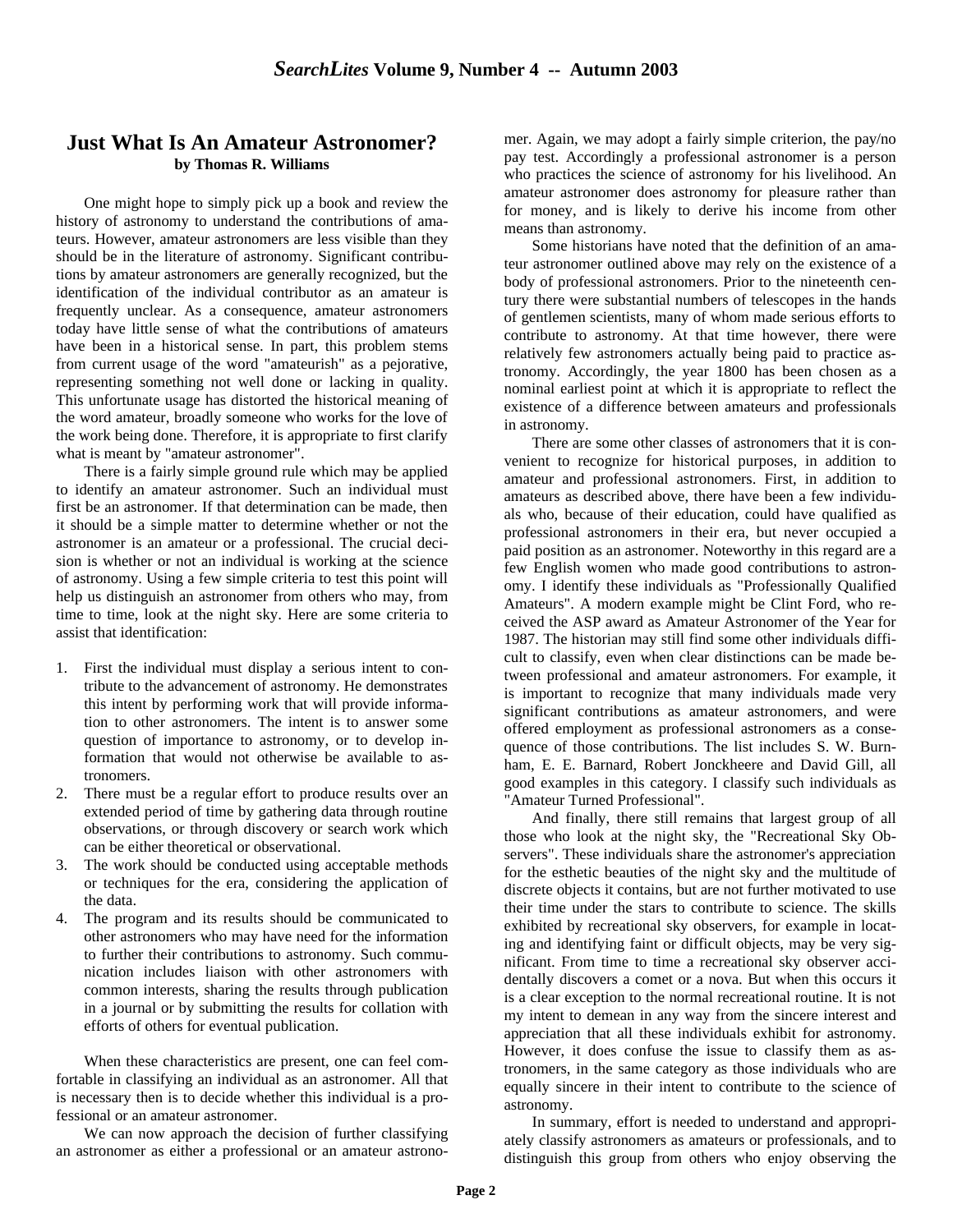night sky or reading about astronomy for recreational purposes. The key to this problem is the recognition that doing astronomy is work, that certain features of this work fit a recognizable pattern that constitutes the practice of the science of astronomy, and that individuals who do not work within these recognizable patterns should not be considered astronomers, amateur or otherwise.  $\bullet$ 

## **Event Horizon**

**August 22 - 24, 2003:** 29th *Eastern VHF/UHF Conference*, Enfield CT.

**August 28 - September 1, 2003:** *Torcon 3* World Science Fiction Convention, Toronto ON Canada.

**August 30 - 31, 2003:** *UKW-Tagung* 48th VHF Convention, Weinheim Germany.

**September 5 - 7, 2003:** *Third European Radio Astronomy Congress*, Heppenheim Germany.

**September 19 - 21, 2003:** 22nd Annual *Digital Communications Conference*, Hartford CT.

**September 25 - 28, 2003:** *Microwave Update*, Seattle WA.

**September 29 - October 3, 2003:** 54th *International Astronautical Congress*, Bremen, Germany.

**October 11 - 12, 2003:** *Mid-Atlantic VHF Conference* and *32nd Annual Pack Rat Flea Market*, Trevose PA.

**October 17 - 19, 2003:** *AMSAT Space Symposium*, Toronto Canada.

**October 18 - 19, 2003**: *ARRL EME Contest*, first weekend. Listen for the W2ETI Moonbounce Beacon on 1296.000 MHz.

**November 15 - 16, 2003:** *ARRL EME Contest*, second weekend. Listen for the W2ETI Moonbounce Beacon on 1296.000 MHz.

**December 12 - 14, 2003**: *Philcon '03*, Philadelphia PA.

**February 6 – 8, 2004:** *Tropical Hamboree,* Miami FL.

**February 13 – 15, 2004:** *HamCation 2003,* Orlando FL.

**March 12 – 14, 2004:** *Contact 2004 – Mars, Myth and Reality*, Mt. View CA.

**April 17, 2004:** *Sixth Annual SETI League Ham Radio QSO Party*; 14.204, 21.306, and 28.408 MHz.

**May 28-31, 2004**: *Balticon 38*, Baltimore MD.

**July 11 - 14, 2004** (tentative): *SARA Conference*, NRAO Green Bank WV.

**July 22 - 25, 2004** (tentative): *Central States VHF Conference*, Toronto area, Canada.

**August 6 - 8, 2004:** *SETICon 04* SETI League Technical Symposium and Annual Membership Meeting, in conjunction with the *11th International Ham Radio Moonbounce Conference*, The College of New Jersey, Ewing (Trenton area) NJ.

**September 2 - 6, 2004:** *Noreascon Four* World Science Fiction Convention, Boston MA.

**October 4 - 8, 2004:** 55th *International Astronautical Congress*, Vancouver BC Canada.

**August 4 - 8, 2005**: *Interaction* World Science Fiction Convention, Glasgow, Scotland UK.

**October 17 – 21, 2005:** *56th International Astronautical*  Congress, Fukuoka Japan.

## **Backyard Beacon Bolsters SETI Science**

Last April, scientists from California's prestigious SETI Institute began two weeks of astronomical observations at Arecibo, Puerto Rico. But before they could start their search for intelligently generated signals from the stars, they had to find one from ... the Moon. For the second time in two years, the world's largest radio telescope received calibration assistance from a group of radio amateurs comprising the grassroots, nonprofit SETI League.

The SETI League operates a low-cost, high-tech moonbounce beacon that aims a stable microwave signal at the Moon. The weak echoes of that signal return to Earth, giving radio astronomers everywhere on this planet a precise source against which to check the operation of their equipment. The amateur scientists built their beacon in 2001, funded by a \$5000 grant from the American Astronomical Society. Since then, a number of SETI League members around the world have used it to calibrate their amateur radio telescopes, and professional searches have found it useful as well. "Before you can search for the unknown," explains SETI League executive director Dr. H. Paul Shuch, "you have to make sure you can receive and recognize the known."

# **'Best Ideas' Honored**

At The SETI League's annual Awards Banquet last April, the editors of *Contact In Context*, an online academic journal published by the nonprofit SETI League, announced the first winners of their newly established "Best Ideas Awards". The aim is to highlight recent publications that have contributed especially fresh, bold, profound ideas that are valuable to people engaged in the scientific search for extraterrestrial intelligence. Each award consists of a large plaque and a check for \$500. One such award is given annually for a paper or essay published in Contact in Context during the previous 12 months. Another is issued to any type of publication (such as a book, chapter, journal article, conference paper, journal, web document, or monograph) relevant to SETI research.

The winner in the *Contact in Context* category was a paper on "Solar System SETI Using Radio Telescope Arrays" by Bruce Cornet and Scot L. Stride. At the SETI League's annual banquet, these two co-authors each received a plaque and half of the \$500.

The other Best Ideas Award recognized a book by British physicist Stephen Webb called "If the universe is teeming with aliens, where is everybody?". This year the editors also awarded Honorable Mentions (a plaque plus \$200) to John R. Rice for his paper "ET: Come and Gone Unnoticed?", to historian Stephen Dick for his keynote address "The Post-Biological Universe" at last year's SETICon02 Symposium, and to Chandra Wickramasinghe for his paper on panspermia published last year in SearchLites, the quarterly journal of The SETI League, Inc. Several of these papers are available free on the *Contact in Context* website: cic.setileague.org, and others are summarized in the SETI Bookshelf column found on that site.  $\mathbf{\hat{v}}$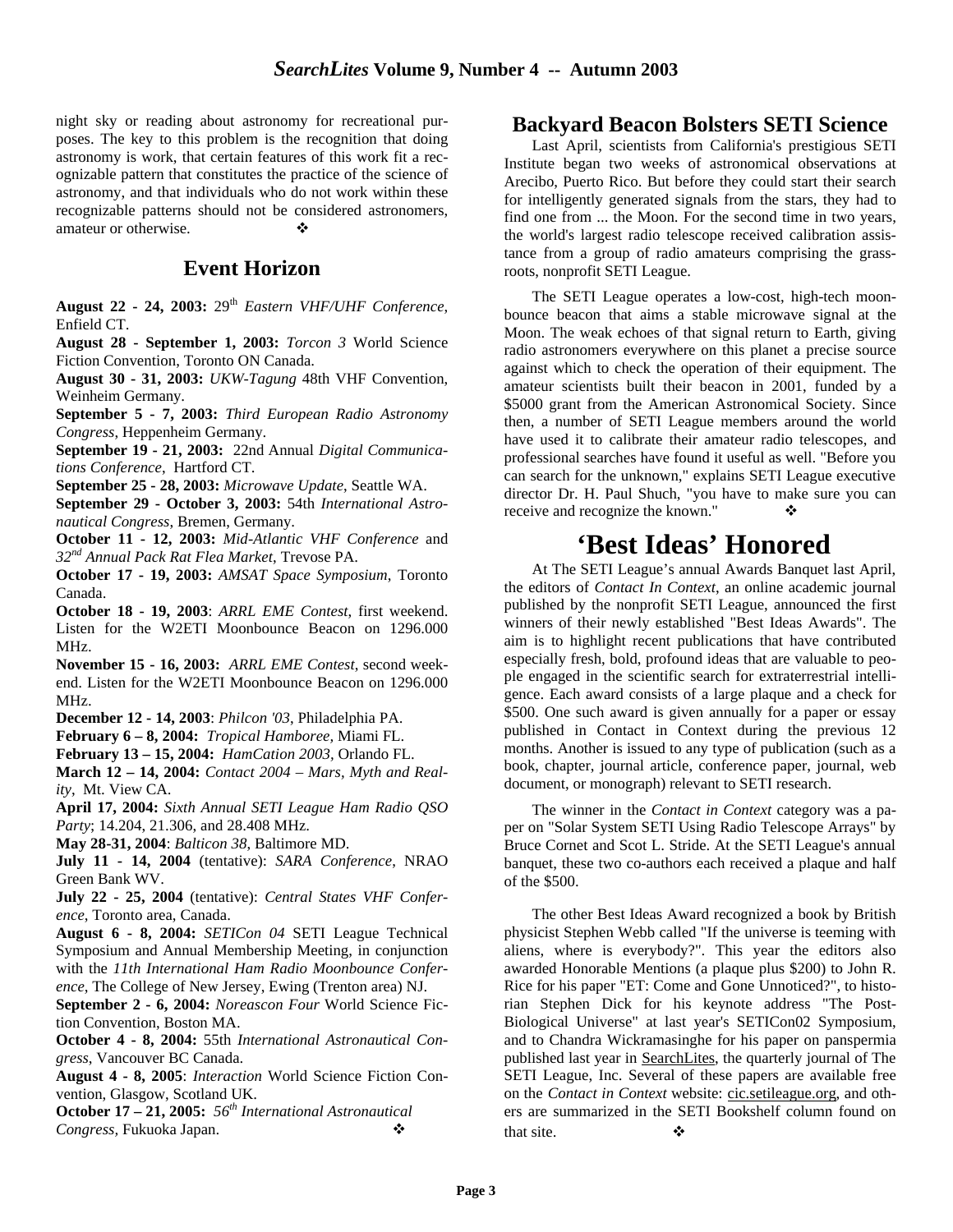#### *Editorial:*

## **We're Not At Home**

#### **by Dr. H. Paul Shuch, Executive Director**

Two years ago, in my editorial "A Science, Not A Search," I pointed out that there are now several different organizations around the world engaged in various credible forms of SETI research. I am privileged to head up one of those organizations, the grass-roots, nonprofit SETI League. Although we and our various sister organizations share the common goal of extraterrestrial existence proof, we are by no means monolithic, employing a variety of methods and research strategies in working toward that goal. And while it can be argued (and, in fact, is often debated in scientific meetings) which strategies are most likely to achieve SETI success, the simple fact is, we just don't know. Thus, the greater the variety of techniques employed, and the greater the diversity within the SETI community, the sooner humankind is likely to gain entry into the Cosmic Community.

Perhaps the most highly visible of the various SETI experiments is SETI@home, a distributed computing project involving over four million participants. SETI@home is a professional search, to be sure, ably conducted by amateurs. It has afforded the general public an unprecedented opportunity for direct participation in space science. And if this approach sounds a little familiar to SETI League members, it should: your SETI League pioneered the concept of direct public SETI participation back in 1995. Thus, it still surprises many of our members to learn that the SETI@home experiment is *not* a SETI League initiative.

The SETI@home concept was first articulated by Prof. Woody Sullivan of the University of Washington, at the Capri Bioastronomy Conference in 1996. His notion was that if 100,000 volunteers could be recruited to crunch data with their spare computer cycles, collectively they could drink from the fire hose, keeping up with the enormous output from the Serendip experiment at Arecibo, in near-real time. One of the attendees at the Capri conference was my old friend and former grad school classmate Dan Werthimer, who then just happened to be heading up the Serendip project for the University of California, Berkeley. Dan was quick to embrace Woody's concept, and soon SETI@home was born as a UC Berkeley project, with generous funding from the Planetary Society and various commercial sponsors.

SETI@home succeeded far beyond Dan's and Woody's expectations, as its four million users attest. In fact, its success was nearly its undoing, as the computer resources at Berkeley proved hopelessly inadequate to the task of keeping up with the high level of public involvement. Numerous server and bandwidth upgrades were required, after which the system still continues to go down occasionally due to excess demand. In fact, SETI@home is now the single largest user, by far, of all University of California computer resources. Who says the public isn't interested in SETI?

And where does The SETI League fit into the picture? On the outside, very happily looking in. For SETI@home, despite its stated goal, is primarily an experiment in distributed computing, *not* radio astronomy. And we in The SETI League are primarily amateur radio astronomers, *not* computer geeks. So it's entirely appropriate that Dan and his four million colleagues continue to crunch data, and that you and I and our 1350 fellow SETI League members continue to learn and design and build and operate amateur radio telescopes. Different techniques, working toward a common goal, remember.

Sure, most of us in The SETI League participate in SETI@home. It's easy, and fun, and practically free (rather unlike the daunting task of building a radio telescope). But let's not lose sight of our primary mission. After all, if everyone in the world crunched downloaded data, and nobody built radio telescopes to generate it, how useful would those four million computers be?

No, we're not SETI@home. We're The SETI League, the world's largest grass-roots radio astronomy organization, with well over 100 instruments on the air right now, and hundreds more under construction in 63 countries on six continents. Even if you never plan to deploy your own dish, your SETI League membership is helping to make sure that projects like SETI@home will continue to have interesting data to analyze. Dan and his Berkeley crew are working where the rubber meets the road. We're poised where the photon hits the fan. v

#### **Film Review:**

## *Touched*

#### **Reviewed by Nick DiCiaccio**

Recently, I attended the world premiere of "Touched" at Boston's Museum of Fine Arts. The "MFA" as it's known, has a film program that screens many films most people otherwise wouldn't see, including many hard-to-find foreign and artistic films. Imagine my surprise when I found out that "Touched," which tells the stories of people who believe they've had contact with extraterrestrials, was on the schedule. I'd thought to myself that the MFA had sunk to a new low, pandering to popular fads instead of showing worthwhile films. However, upon looking more closely at the schedule, I found out that a couple of special guests would be at the premiere, which excited my interest in attending. The first would be the filmmaker herself, Laurel Chiten; the second would be John Mack, MD, the psychiatrist on the Harvard University medical school faculty who believes the stories of those who claim to have been in touch with, even abducted by, aliens from another world or dimension. The more I thought of it, the more I knew I couldn't pass up the chance to see "Mack-o the Wacko" (as he's been described in a column by Boston Globe writer Alex Beam) in person.

My wife and I purchased tickets online a month in advance, and on the appointed Thursday night we braved late rush-hour Boston traffic to drive into the MFA for the 8PM showing of the film. It was a good thing we'd bought our tickets early; a sign on the parking lot booth as we drove into the MFA lot stated that "Touched" was sold out. We crowded into our seats in the packed auditorium, comprised mostly of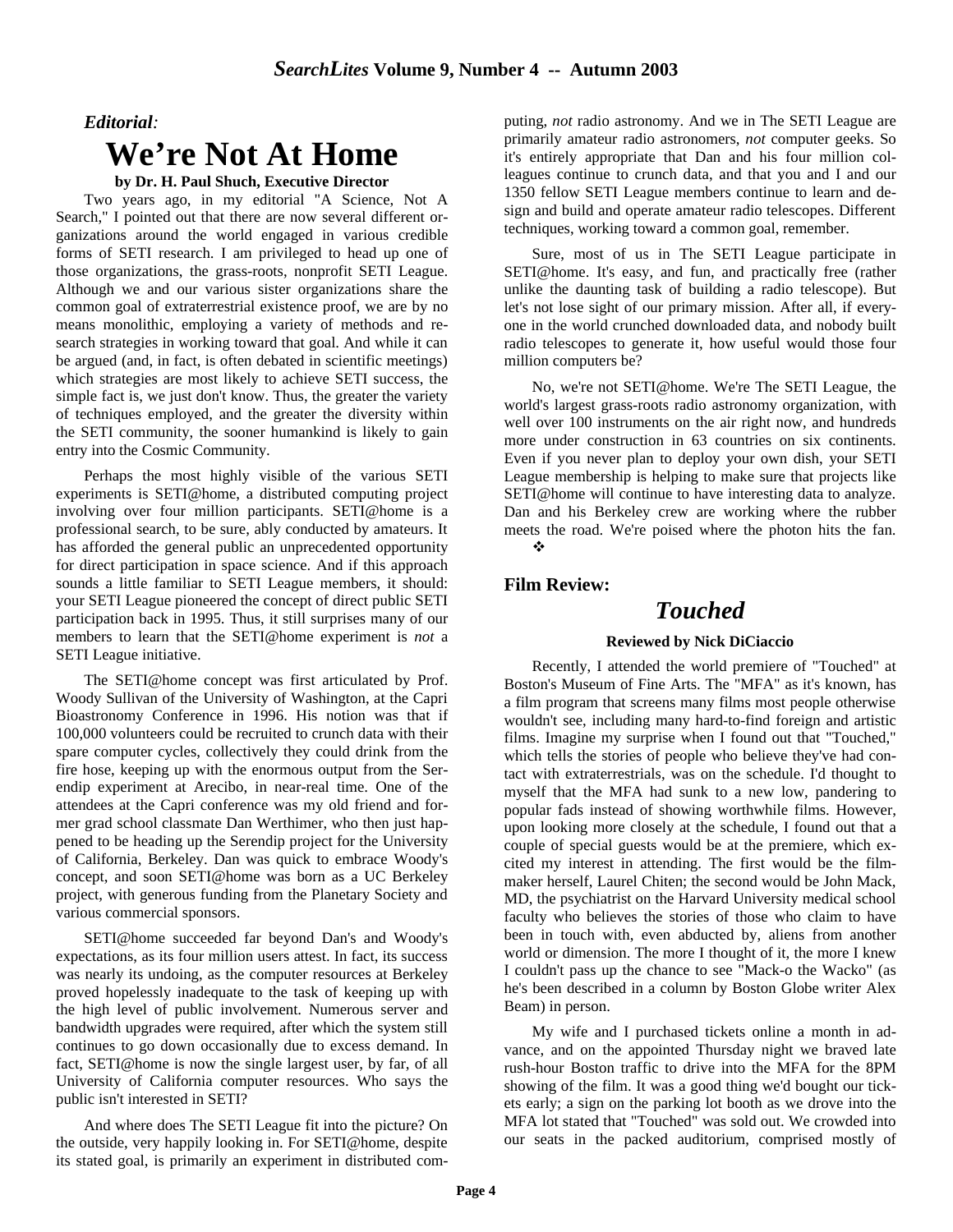"normal-looking" people, and then we were treated to the showing of "Touched."

Truthfully, the film itself was quite good. It wasn't the sideshow I'd feared; on the contrary, it was quite artistically done and in my opinion shone as a piece of filmmaking. As for its content, it wasn't pro-or-con as far as whether extraterrestrials exist and love to snatch people in the middle of the night, a point stressed by Ms. Chiten when she spoke at the conclusion of the film. The film was about telling several stories surrounding the phenomena of alien contacts and kidnappings and how this affected various peoples' lives.

The film showcased the stories of two people, Karin and Peter, and how they feel they've had contact with and been abducted by aliens, and the effects on their families. (Peter attended the premiere with his wife, Jamy, and was introduced after the showing.) The film also prominently featured Dr. John Mack, and his relationships not only with his patients who'd claimed to have had alien contact, but also with his peers at Harvard and in the medical community at large. Other people, including the Vatican's own "demonologist", one Father Balducci, were interviewed and gave their opinions on the subject of alien visitations. (Father Balducci allowed for that possibility.) The filmmakers also journeyed to Brazil, to interview people there who'd claimed contact with aliens, including one musician who'd claimed that extraterrestrials had planted a device in his ear, which they'd extracted through his nose at a later visitation. I suppose this was to show that delusions are cross-cultural...?

As for Dr. Mack, in the film he came across as quite sane and cultured, and it was easy to see how members of the general public could be swayed into believing alien abductions are real phenomena. His academic "vitals" were even brought up by a Dr. Relman, a fellow member of the Harvard med school faculty interviewed in the film who doesn't share Dr. Mack's views on aliens — his publications, his Pulitzer prize, etc.

At one point, Dr. Mack scoffs at the late Carl Sagan's views that many stories of alien abductions were in fact recountings of hallucinations." What does [Carl Sagan] know about hallucinations," growled Dr. Mack in the film. (Personal note: Apparently more than you, MD and all, Dr. Mack.) Audio tapes of the psychiatric sessions with Peter were also featured in the film; these were quite disturbing, to say the least. On the tapes, Dr. Mack was leading Peter through "regression therapy" using hypnosis. The screams and cries as Peter remembered, or imagined he remembered, abductions and various discomforts at the hands of the "aliens" were disturbing to hear. Through the film's playing of those tapes, I thought not only how deluded Peter was, but how deluded Mack was.

I almost wish I could say that the tapes showed a selfserving psychiatrist exploiting a patient for his own special notoriety, but I didn't get that impression. What I got was the impression of a doctor who had been sucked (at least partially) into the fantasy world inhabited by his patients (another phenomenon cited by the late Dr. Sagan in his book, "The Demon-Haunted World") and was questioning them as though the delusions really occurred. As any psychiatrist, psychologist, or even reasonably intelligent lay person could tell you, a

doctor who's been drawn into the delusional world of his obviously disturbed patient, isn't doing that patient any good and at the same time is doing himself quite a bit of harm.

While I didn't get the sense that Dr. Mack was completely drawn into the world of his patients, I did get the sense that he would at least consider that the worlds they described were real — dangerous enough in and of itself.

Both in the film, and in the post-showing Q&A session that followed, when Dr. Mack spoke about his beliefs I honestly got the feeling he was somewhat, umm, fluid. He didn't come right out and say that these people were abducted by aliens who came down from spaceships; he allowed for the possibility that they came from other dimensions or planes of existence, somewhere out of normal time and space, places that were ethereal, without physical substance perhaps. (Convenient explanation for the utter lack of any convincing physical evidence, eh, doc?)

I got the sense that Dr. Mack was espousing the viewpoint, "Well, science can't disprove the existence of other dimensions, planes of existence, etc." True enough, Dr. Mack, but as is often pointed out, the one claiming a particular view who wants the approval of the scientific community of that view, must be the one to prove that view; it's not up to the community to disprove it. And when the mental health of several persons is at stake, taking jaunts into the "alternate" world is irresponsible at best. In the film, Dr. Mack also poo-poohed "Western science" for its lack of imagination, for its supposed refusal to allow anything into its circle of thought that couldn't be proven. Isn't that what science is about? Also, just like there's no such thing as "conventional" vs. "alternative" medicine (just medicine that works vs. medicine that doesn't) there's no "Western" or "Eastern" science. There is just "science."

One may believe what one wants, in the metaphysical or spiritual sense, but if one wants to claim the "approval" of science then one has to do better than Dr. Mack has done.

From my sense of the audience, the film didn't seem to convince anyone there that extraterrestrials have visited Earth and have abducted people, including those who appeared in the film. There was a lot of laughter throughout the film, though not directed at those who shared their stories; there were many humorous moments, thanks to the filmmaker's talents. One such moment was when Ms. Chiten showed images of newspaper articles on Dr. Mack, including one titled "Should Harvard Beam Him Up?" It was my sense that, during the sequences when tapes from Peter's sessions with Dr. Mack were played, people were made very uncomfortable by what they heard. I honestly don't believe Dr. Mack won over any fans with those sequences.

I'd recommend the film highly, if someone wants to hear human stories about seemingly normal, yet torn people, and the people in their lives. I'd also recommend it as a superb piece of documentary filmmaking, and Ms. Chiten is to be commended for her artistry. I don't believe this film would convince any skeptics that aliens walk among us, and to Ms. Chiten's credit that's not what she set out to do. The film tells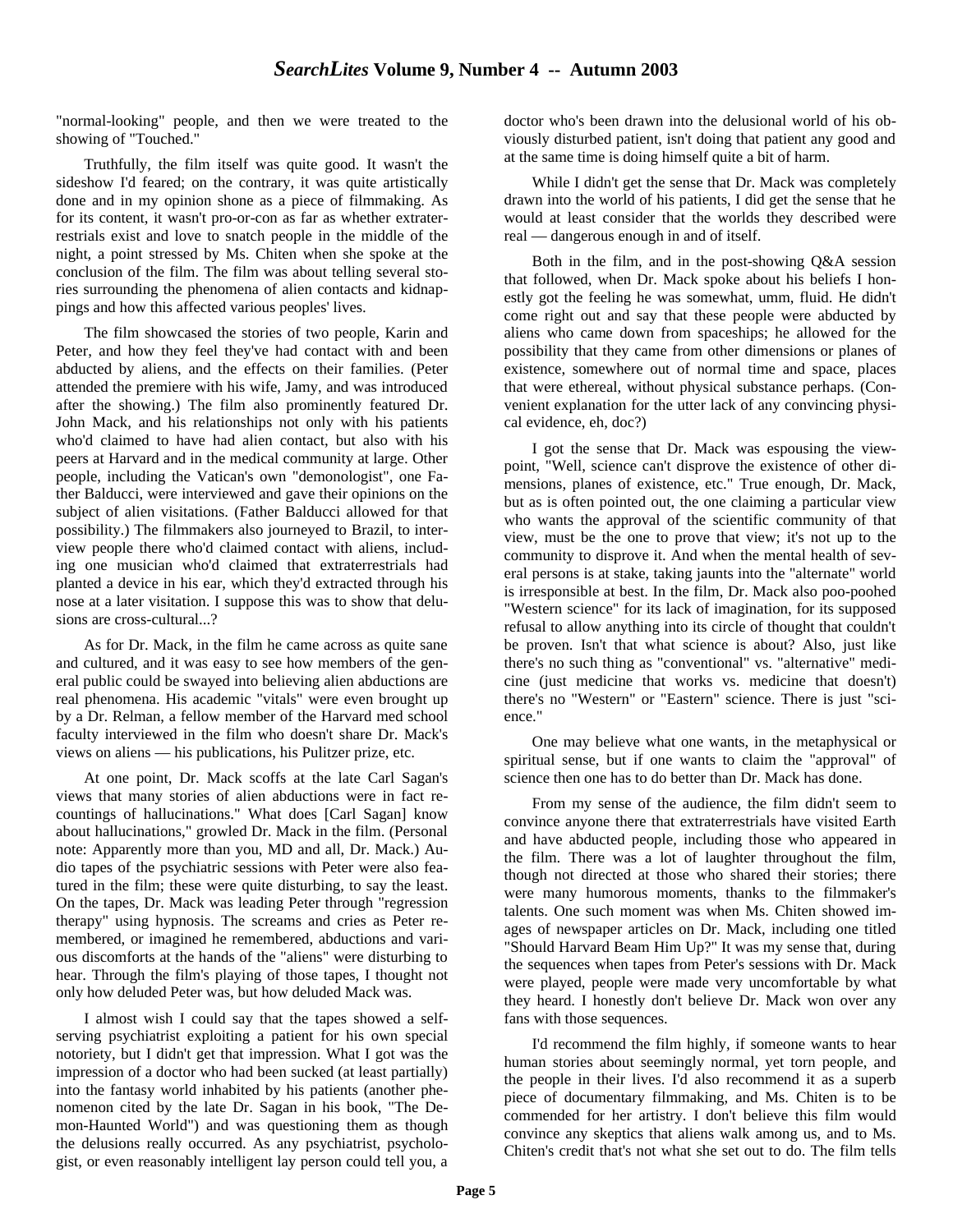human stories, the physical truth behind them is left to the viewer, and I honestly don't see any rational viewers coming away from the film scared they'll be abducted from their beds. I felt it was also educational to see how very well-schooled people with great credentials, like a John Mack, can fall into a pool of delusion themselves; odd beliefs are not the exclusive province of the "crazy" or eccentric people among us, but are shared even among well-educated, prominent people.  $\triangleleft$ 

## **Quantifying our Ignorance**

#### **by Dr. H. Paul Shuch, Executive Director**

A standard tool of the SETI trade is under constant attack. And although I enjoy a good argument as much as the next ham, it's clear to me that the detractors are clueless as to the very purpose of the tool they so eagerly denigrate. A case in point is a recent critique on the Forbidden Knowledge website describing the Drake Equation as "a statistical analysis of the number of possible 'intelligent communicating civilizations' there are in the universe." This summary misses the whole point of a powerful scientific tool, which is not really an equation at all in the strictest sense, and was never intended for the solving. A brief history of the Drake Equation should help to illuminate its true utility.

The modern search for life in space began just over forty years ago, when in 1960 Dr. Frank Drake, a young astronomer at the newly established National Radio Astronomy Observatory (NRAO) in Green Bank, WV, launched a microwave scan of two nearby, sun-like stars. To nobody's surprise, Drake employed the very best ham microwave practices of his day, in seeking the ultimate DX. His Project Ozma search came up dry, but demonstrated practical techniques for seeking out intelligently generated signals from space.

A year after Project Ozma's brief tenure, Drake convened at Green Bank the first scientific conference devoted to modern SETI. The handful of scientists who assembled there called themselves the Order of the Dolphin, choosing recent studies into human-dolphin communication as a worthy metaphor for the challenge of interspecies communications on a grander, cosmic scale.

Drake chalked on a blackboard seven topics for discussion, which would comprise the agenda for the weeklong meeting. They included stellar formation, planetary formation, the existence of habitable zones, the emergence of life, the evolution of intelligence, communications technology, and the longevity of technological civilizations.

Then Drake did something almost whimsical, which assured his lasting fame: he strung these seven factors together into an equation.

The idea was to multiply seven unknowns together, and in so doing, to estimate N, the number of communicative civilizations in our Milky Way galaxy. The Drake Equation, as it is now called, appears in every modern astronomy textbook. It is a marvelous tool for quantifying our ignorance: never intended for quantification, but quite useful in narrowing the search parameters. We still use it, not to seek a solution, but rather to help us in designing our searches for life.

Drake's seven factors are cleverly ordered, from solid to speculative. Today's astrobiology meetings are similarly sequenced. When first published, only the first factor (the rate of stellar formation) was known to any degree of certainty. In the intervening decades, the Equation has guided our research in an orderly manner, from left to right, so that today we have a pretty good handle on Drake Factors two and three (planetary formation, and habitable zones). The remaining four factors are still anybody's guess, and it may well take decades more before our research begins to quantify those areas of our ignorance. But the Drake Equation is most valuable in guiding our research, because it asks the important questions. It is still up to us to answer them.

Although the Drake Equation detractors miss the mark with regard to the intent of the tool, they do raise a valid point which is central to astrobiology: how can life, the chance result of a painfully long chain of highly improbably events, have possibly evolved elsewhere? One testable hypothesis, which the SETI experiment contemplates, is that it didn't have to.

The odds of life evolving elsewhere may be pretty long indeed. The best chance for SETI success may depend on the idea that life did not evolve *independently*, but was seeded everywhere through the mechanism of panspermia. No bioastronomer has yet disputed the possibility that microbial life can successfully traverse the distance between the stars, and thrive in a new planetary environment. So life need not generate in disparate regions independently -- a universe teeming with life merely requires one genesis event, coupled with a transport mechanism. That mechanism has been tentatively demonstrated in research by Chandra Wickramasinghe and the late Sir Fred Hoyle.

To me, microbial panspermia is a far more compelling explanation than the alien-progenitors-in-spaceships scenario, because it does not require that we warp the laws of nature, or contemplate technologies not in evidence. Perhaps we really *are* all brothers beneath the skin.

Were it not for Drake's Equation, astrobiologists today wouldn't even know which of these assumptions to attack. As it stands, Drake has given us a handle on where to start. Meanwhile, there remain those who quibble about quantifying seven factors which Drake intended us merely to contemplate. They help us to establish a low value for at least one Drake Equation factor: the fraction of lifeforms that manifest intelligence.

## **Annual Report Available for Download**

The SETI League's 2002 Annual Report, an overview of educational, scientific, technological and fiscal happenings during our eighth year of operation, was issued on 30 June 2003, and posted to our extensive website. It includes our independently audited financial statements for 2001 and 2002. From the main page <http://www.setileague.org>, scroll down to "Administrivia" and follow the Annual Report link. The 20-page Portable Document Format file is optimized to be printed on a color ink-jet printer.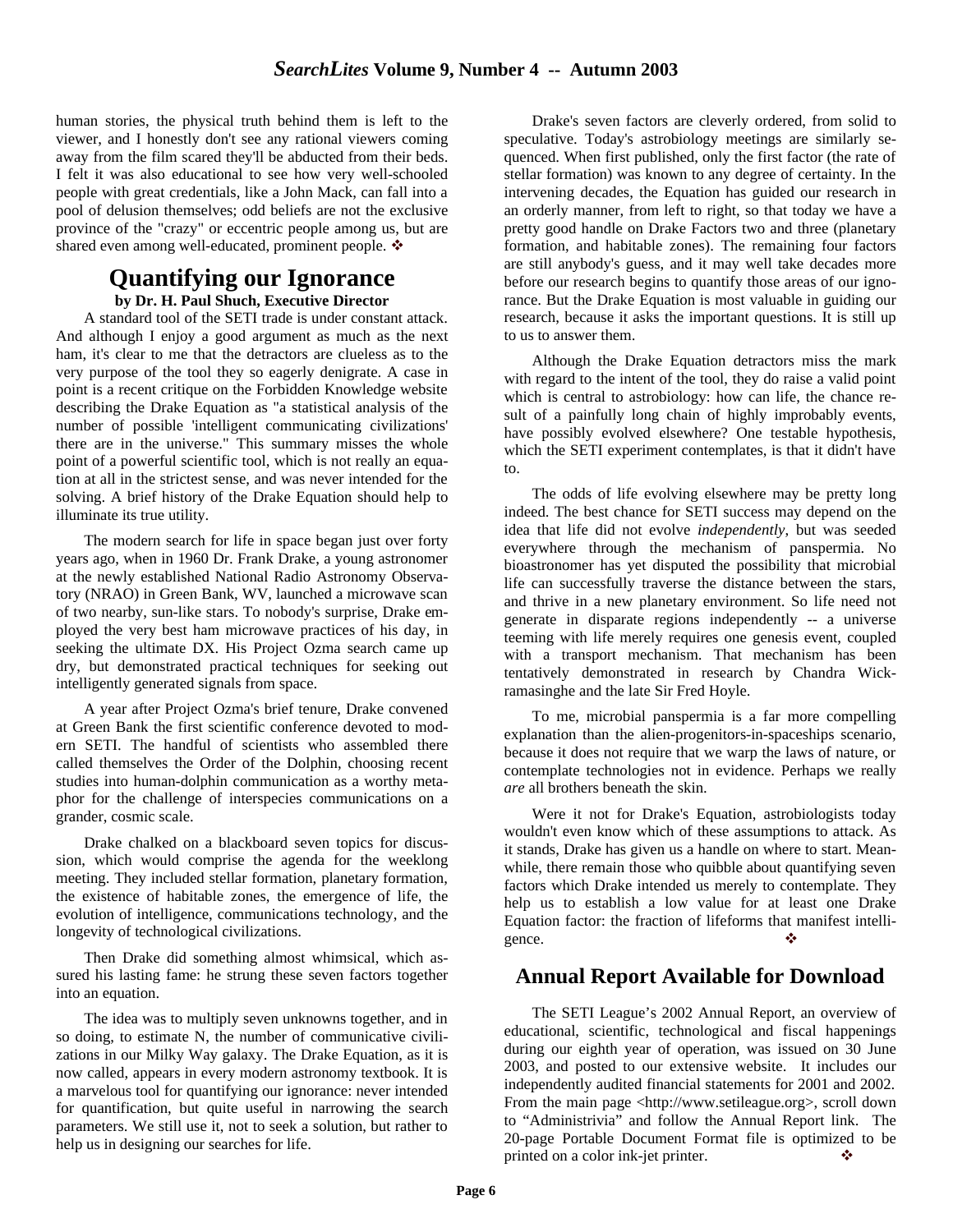# **SETI League Director Elected to Astronautics Academy**

**Little Ferry, NJ.., August 2003** -- H. Paul Shuch, the author, educator and engineer who heads up a grassroots Search for Extra-Terrestrial Intelligence, has been elected a Corresponding Member of the International Academy of Astronautics (IAA). Dr. Shuch left a successful academic career in 1995 to become Executive Director of the newly founded SETI League, an international nonprofit organization. Since then, he as been responsible for planning and implementing The SETI League's educational, scientific, technology and outreach programs.

The IAA is a scientific institution devoted to fostering the development of astronautics for peaceful purposes, recognizing individuals who have distinguished themselves in a branch of science or technology related to astronautics, and providing programs through which the membership can contribute to international endeavors in the advancement of aerospace science. It was founded in Stockholm in 1960 by the noted aerodynamicist Dr. Theodore Von Karman.

With his election, Dr. Shuch joins 1141 distinguished space scientists and engineers from 60 countries, including four other SETI League members, in IAA membership. The Academy cooperates, exchanges and conducts joint meetings with national Academies, and prepares cosmic planning studies through its six Commissions. The Academy also organizes many independent international scientific meetings, such the Human in Space, Small Satellite Symposia, Low Cost Planetary Missions, Realistic Near-term Advanced Scientific Space Mission and Impact of Space Technology Innovation on Economic Development conferences.

Dr. Shuch ws appointed to the IAA's SETI Permanent Study Group in 2000, and serves as its Webmaster. He has presented papers at several IAA meetings in Europe, South and North America. He will be officially inducted into Academy membership at a luncheon to be held in Bremen, Germany in September.

SETI scientists seek to determine through microwave and optical measurements whether humankind is alone in the universe. Since Congress terminated NASA's SETI funding in 1993, The SETI League and other scientific groups have been attempting to privatize the research. Experimenters interested in participating in the search for intelligent alien life, or citizens wishing to help support it, should email to join@setileague.org, check the SETI League Web site at http://www.setileague.org, send a fax to  $+1$  (201) 641-1771, or contact The SETI League, Inc. membership hotline at  $+1$  (800) TAU-SETI.  $\cdot \cdot \cdot$ 

# **Patent Issued for VSA Technology**

**Little Ferry, NJ.., 15 July 2003** -- The SETI League, Inc., nonprofit leaders in a global Search for Extraterrestrial Intelligence, today received a US patent for a new microwave antenna design being used in the next generation of radio telescopes. The patent will enable SETI scientists to pursue commercial application of their technologies, hopefully generating funding to support their scientific efforts.

Patent Number 6,593,876, "Adaptive Microwave Antenna Array," covers circuitry for combining the signals from multiple small antennas (such as backyard satellite TV dishes) to economically duplicate the performance of much larger, costly single-dish antennas. The technique allows the array to reconfigure itself automatically under computer control, without physically moving individual antennas. It has been tested over the past three years by SETI League volunteers in their Very Small Array (VSA), a research prototype funded in part by grants from the American Astronomical Society and the American Radio Relay League. The grassroots organization currently lacks funding to implement its design in the long-planned Array2k telescope, but hopes that revenues generated by the new patent can bring it closer to full-scale realization of this new design.

The SETI League's patent application was not without controversy. Educational and scientific organizations typically share their technology freely, without seeking legal protection for their intellectual property. "Let me emphasize," states executive director Dr. H. Paul Shuch, "that it is the full intention of The SETI League, Inc. to offer blanket licensing of all our designs, at no fee whatever, to all bona-fide nonprofit users, worldwide and on a non-discriminatory basis. Just as other scientific organizations have freely and generously shared their technology with us, so will we continue to make available to our colleagues anything of value which we happen to develop."

Then why did he choose to pursue the patent on his design? Shuch explains, "Simply because The SETI League (like most such ventures) is operating on the slimmest strand of shoestring. Lacking government or corporate support, we are dependent upon our members for their modest membership dues and such additional contributions as their individual finances dictate. If there is, in fact, a potential for commercial exploitation of our work, we hope that it will generate sufficient funding to allow our continued existence as a viable organization."